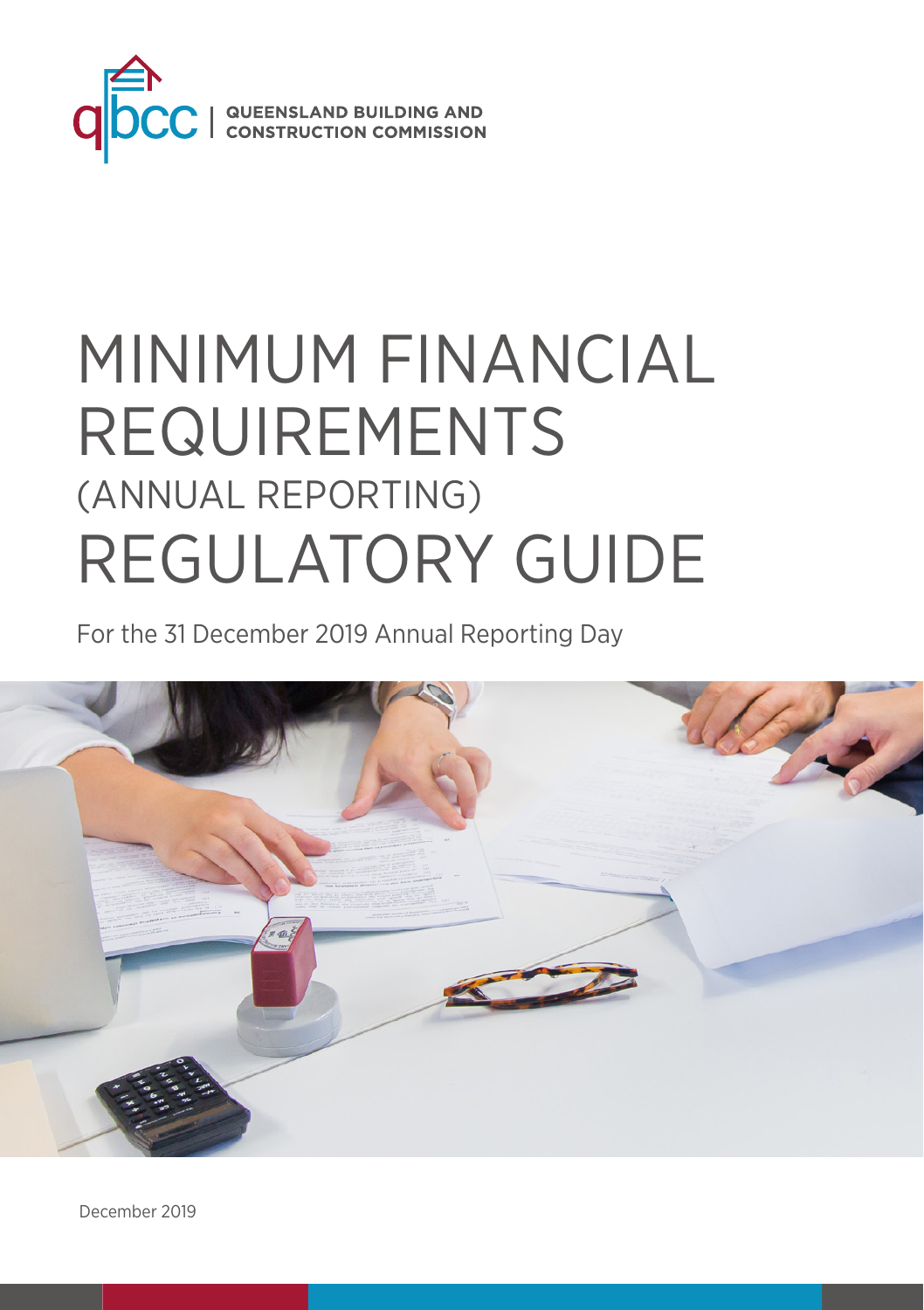# TABLE OF CONTENTS

| MINIMUM FINANCIAL REQUIREMENTS (ANNUAL REPORTING) REGULATORY GUIDE  1 |  |
|-----------------------------------------------------------------------|--|
|                                                                       |  |
|                                                                       |  |
|                                                                       |  |
|                                                                       |  |
|                                                                       |  |
|                                                                       |  |
|                                                                       |  |
|                                                                       |  |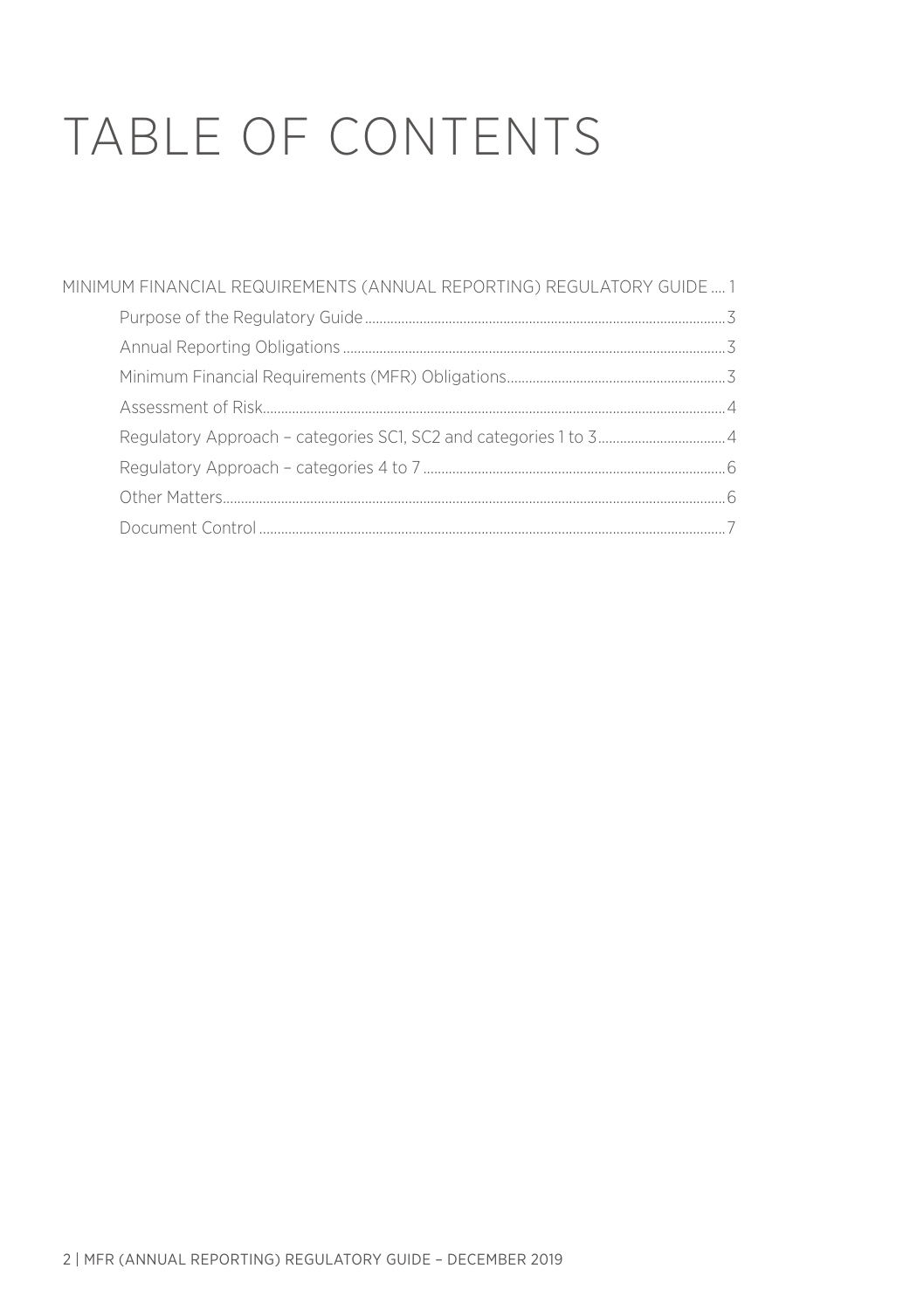## PURPOSE OF THE REGULATORY GUIDE

The Queensland Building and Construction Commission ("QBCC") is a statutory body established under the *Queensland Building and Construction Commission Act 1991* (Qld) ("QBCC Act").

The *Queensland Building and Construction Commission (Minimum Financial Requirements) Regulation 2018* ("MFR Regulation") is made pursuant to the QBCC Act.

The MFR Regulation sets out the minimum financial requirements ("MFR") a contractor licensee must meet for the allowable turnover and the annual and other financial reporting requirements for contractor licensees.

This regulatory guide has been produced to inform QBCC licensees with a contractorgrade licence about the QBCC's decisionmaking process in relation to compliance and enforcement of the obligations under the MFR Regulation.

This regulatory guide governs the approach by the QBCC to annual reporting for the 31 December 2019 annual reporting day.

The QBCC's 'Guide to Annual Financial Reporting' available on the QBCC website and at [qbcc.build/annualreporting](http://qbcc.build/annualreporting) has been prepared to assist QBCC licensees understand their obligations in relation to MFR and annual reporting.

This document contains general statements based on typical circumstances. Where exceptional circumstances exist the QBCC may depart from its usual process.

## ANNUAL REPORTING **OBLIGATIONS**

Persons holding a contractor-grade licence under the QBCC Act must provide financial information every year to the QBCC demonstrating the licensee meets the MFR.

The QBCC has prepared a 'Guide to Annual Financial Reporting' explaining key terms and setting out information to assist licensees understand annual reporting.

## MINIMUM FINANCIAL REQUIREMENTS (MFR) **OBLIGATIONS**

Pursuant to s. 35(3)(a) of the QBCC Act, it is a condition of a contractor's licence that the licensee's financial circumstances must at all times satisfy the minimum financial requirements for the licence.

These minimum financial requirements (MFR) are set out in the MFR Regulation.

The first reporting year under the MFR Regulation is 2019. The 'annual reporting day' for all licensees was set at 31 December 2019. Licensees may change their annual reporting day on application to the QBCC for the 2020 calendar year.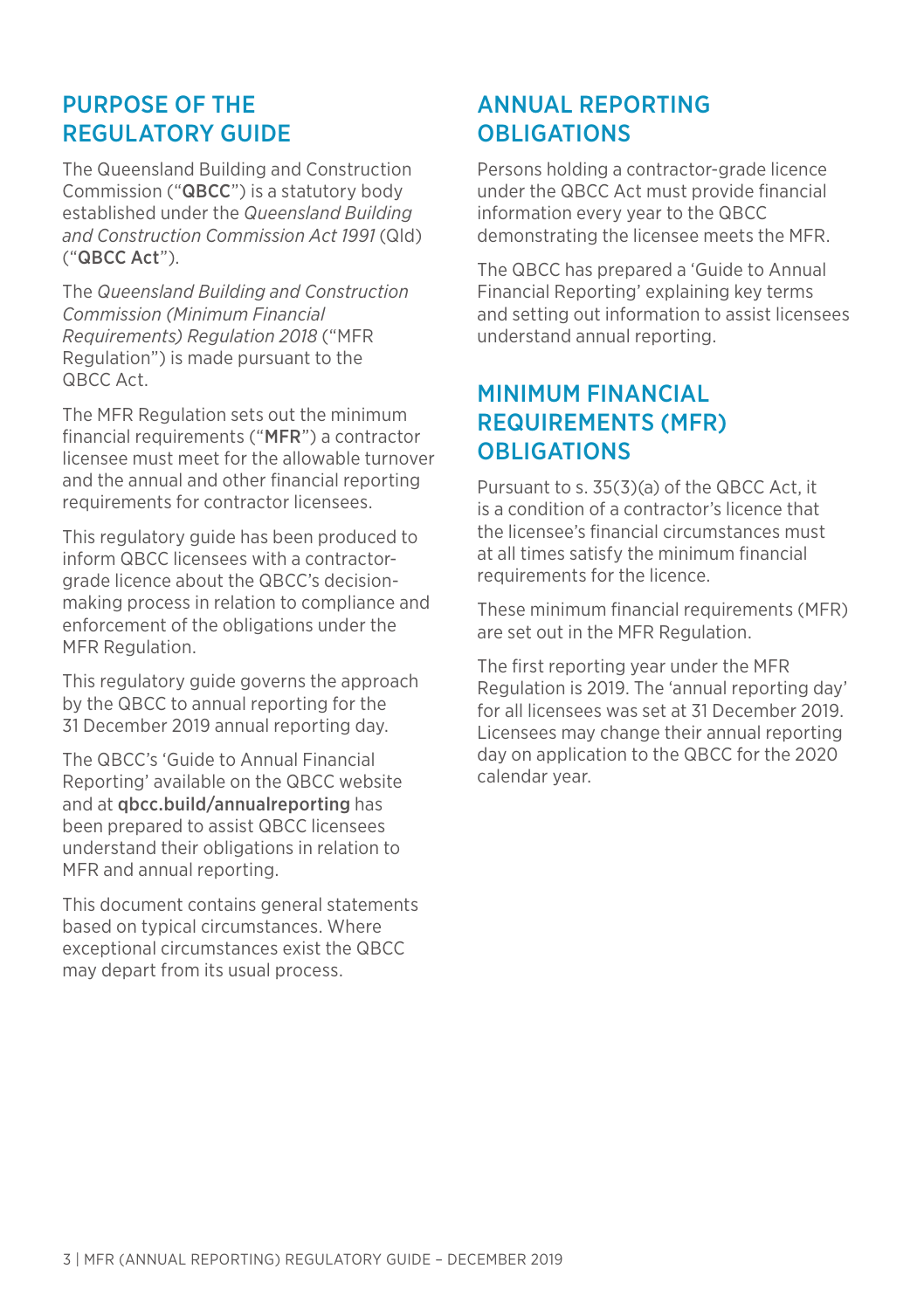## ASSESSMENT OF RISK

The QBCC considers licensees in categories SC1 and SC2, and categories 1 - 3 (having a maximum allowable turnover from \$1 to \$30M) to have less potential to cause catastrophic harm to the industry through financial failure. Licensees in these categories are likely to undertake projects with fewer subcontractors than those with greater turnover.

Licensees in categories 4-7 are considered to have the potential to cause greater harm to the industry should financial failure occur due to their size and likelihood of working on larger projects with more subcontractors.

From a regulatory perspective, licensees will be dealt in two groups, namely:

- SC1, SC2, categories 1 to 3; and
- Categories 4 to 7.

For the reasons set out above, the QBCC will take a facilitative approach to licensees in categories SC1 – category 3, allowing these licensees until 31 December 2020 to meet the required working capital for their licence class before any regulatory action is taken. This is subject to those licensees cooperating with the QBCC, and not having outstanding monies owing to subcontractors or other serious breaches of the law.

The QBCC will take a more strict regulatory approach for licensees in categories 4-7, detailed in this document.

## REGULATORY APPROACH -CATEGORIES SC1, SC2 AND CATEGORIES 1 TO 3

This section of the Regulatory Guide sets out the QBCC's compliance and enforcement processes for contractor-grade licensees in categories SC1, SC2 and categories 1 to 3 in relation to the 2019 annual reporting day.

### **Failure to lodge financial information by the 'annual reporting day'**

If licensees in these categories fail to provide any financial information<sup>1</sup> pursuant to the MFR Regulation by the annual reporting day. the QBCC will generally adopt the following cascading actions, in order:

- The QBCC will make at least two attempts to contact the licensee after the annual reporting day has passed. Such contact may include telephone or email;
- The QBCC will notify the licensee of a proposed condition on its licence2 that no new contracts can be entered into until annual reporting is lodged<sup>3</sup>. However, such notification will not be given prior to 1 April 2020;
- The QBCC will impose the licence condition and give notice to show cause why the licence should not be suspended<sup>4</sup>:
- The licence will be suspended and a notice to show cause why the licence should not be cancelled will be given<sup>5</sup>;
- The licence will be cancelled.

<sup>&</sup>lt;sup>1</sup> If a licensee makes an attempt to lodge some information but it is not all that is required, this will not be considered a failure to lodge financial information for licensees in categories SC1 – category 3 for the 2019 annual reporting day.

<sup>2</sup> See s. 36(1) of the QBCC Act

<sup>&</sup>lt;sup>3</sup> There is no requirement in the licence condition for the annual reporting to meet the MFR for these licensees.

<sup>4</sup> See s.49 and s. 48(1)(h) of the QBCC Act

<sup>5</sup> As above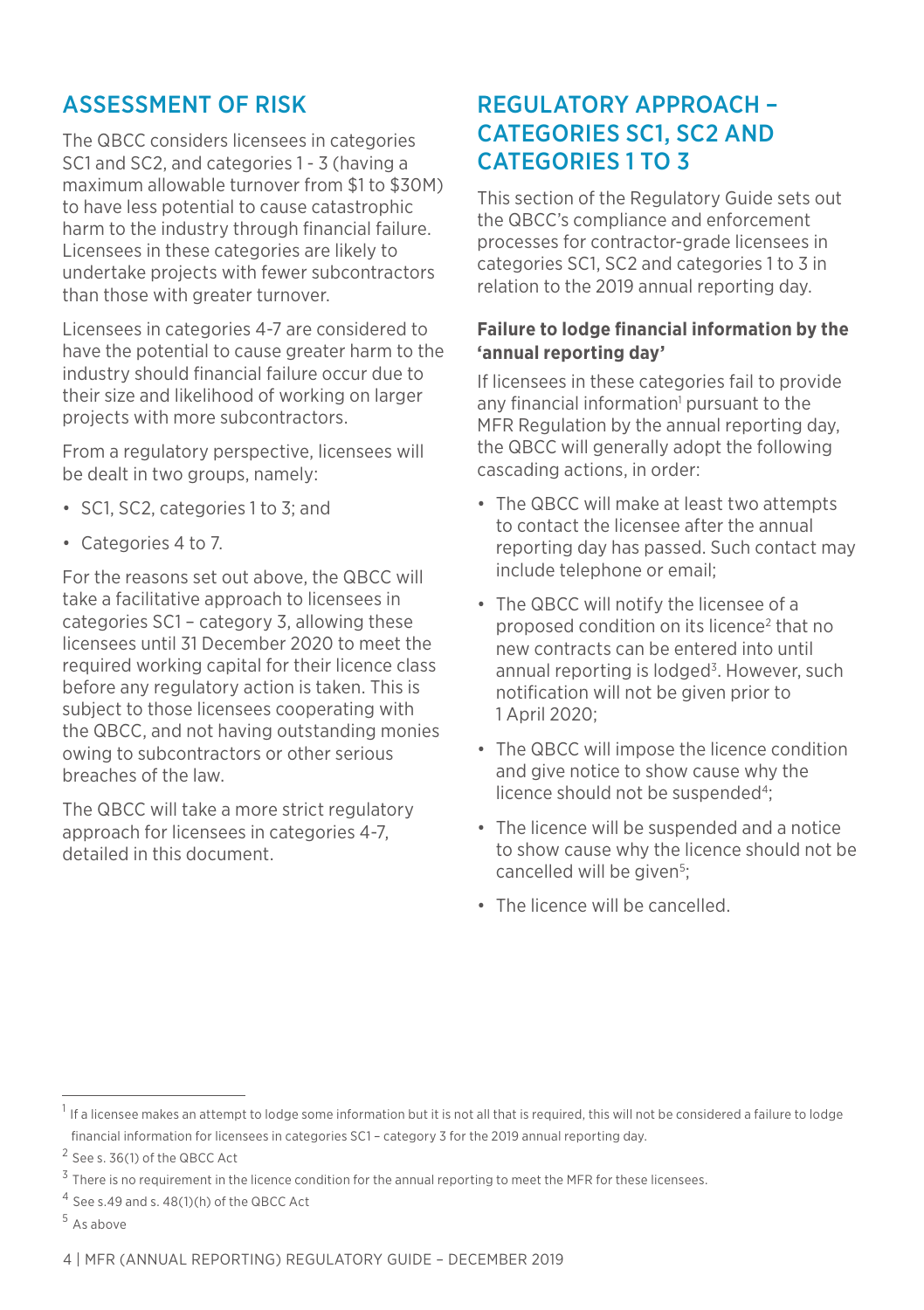## **Failure to comply with MFR**

The QBCC will assess a licensee's financial information to determine compliance with the MFR Regulation.

For **SC1, SC2 and category 1 to 3** licensees who do not comply with the MFR Regulation. the QBCC will take an educative approach, provided the licensee is responsive to reasonable requests from the QBCC and does not have unpaid debts to subcontractors or other serious breaches of law<sup>6</sup>.

The QBCC will contact these licensees to offer assistance and guidance as to how they can meet the MFR.

For the 2019 annual reporting day, these licensees will be given 12 months, until 31 December 2020, to strengthen their businesses and meet the MFR.

Where SC1 – category 3 licensees fail to comply with MFR after 31 December 2020, consideration will be given to taking regulatory action such as the following:

- Issue a notice of intention to suspend the licence allowing at least 21 days for the licensee to make written representations to the QBCC on the matter<sup>7</sup>;
- If the response to the show cause notice does not demonstrate compliance with the MFR Regulation, but does demonstrate a genuine attempt to meet the MFR, the QBCC may extend time to respond to the notice and/or impose licence conditions on the licensee;
- If the response to the show cause notice does not demonstrate compliance or any genuine attempt to comply, or no response is received, the QBCC will suspend the licence and issue a notice of intention to cancel the licence;
- If the response to the show cause notice regarding cancellation does not demonstrate compliance or any genuine attempt to comply, or no response is received, the QBCC will cancel the licence.

The QBCC will retain discretion in appropriate cases to impose a licence condition prohibiting a licensee from engaging in new work until it can demonstrate to the QBCC it meets MFR, rather than suspend the licence<sup>8</sup>.

<sup>6</sup> For example, significant safety breaches or failure to comply with directions to rectify issued by the QBCC.

<sup>7</sup> As above

<sup>8</sup> See s.36(1) of the QBCC Act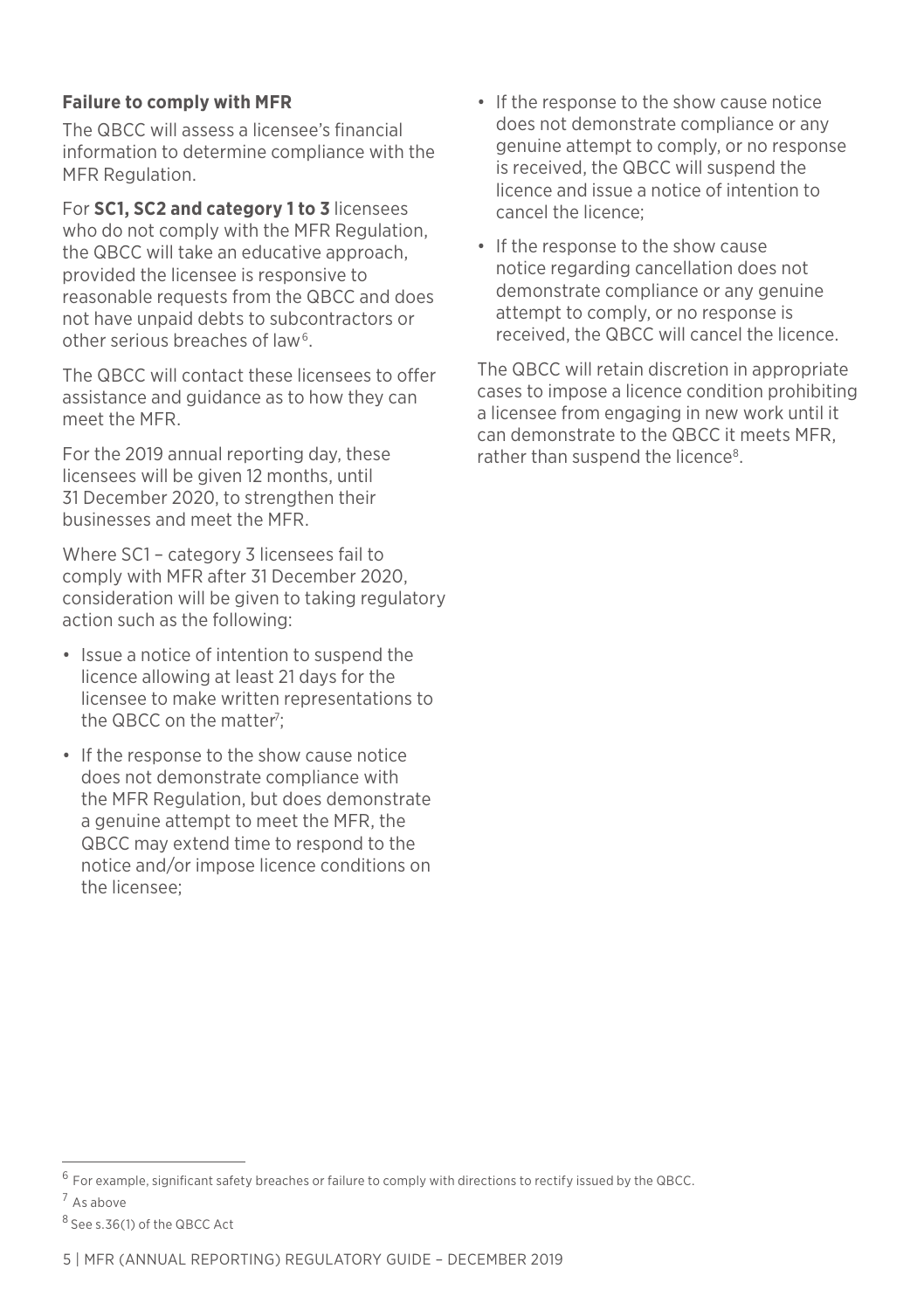## REGULATORY APPROACH -CATEGORIES 4 TO 7

This section of the Regulatory Guide sets out the QBCC's compliance and enforcement processes for contractor-grade licensees in categories 4 to 7 in relation to the 2019 annual reporting day.

#### **Failure to lodge financial information by the 'annual reporting day'**

If licensees in these categories fail to provide financial information as required by s. 9A of the MFR Regulation by the annual reporting day, the QBCC will generally adopt the following cascading actions, in order:

- The QBCC will make at least two attempts to contact the licensee after the annual reporting day has passed. Such contact may include telephone or email;
- The QBCC will notify the licensee of a proposed condition on its licence<sup>9</sup> that no new contracts can be entered into until the annual report is lodged demonstrating the MFR is met;
- The QBCC will impose the licence condition and give notice to show cause why the licence should not be suspended<sup>10</sup>:
- The licence will be suspended and a notice to show cause why the licence should not be cancelled will be given<sup>11</sup>;
- The licence will be cancelled.

#### **Failure to comply with MFR**

The QBCC will assess a licensee's financial information to determine compliance with the MFR Regulation.

For category 4-7 licensees where the QBCC has determined failure to meet the requirements of the MFR Regulation, the QBCC will adopt the following cascading process:

- The QBCC will issue a notice of intention to suspend the licence allowing at least 21 days for the licensee to make written representations to the QBCC on the matter;12
- If the response to the show cause notice does not demonstrate compliance with the MFR Regulation, but does demonstrate a genuine attempt to meet the MFR, the QBCC may extend time to respond to the notice and/or impose licence conditions on the licensee;
- If the response to the show cause notice does not demonstrate compliance or any genuine attempt to comply, or no response is received, the QBCC will suspend the licence and issue a notice of intention to cancel the licence;
- If the response to the show cause notice regarding cancellation does not demonstrate compliance or any genuine attempt to comply, or no response is received, the QBCC will cancel the licence.

# OTHER MATTERS

#### **Penalties**

Under the MFR Regulation there are various offences with penalties attached, including failing to provide financial information by the annual reporting day<sup>13</sup> and failing to notify the QBCC of certain decreases in net tangible assets<sup>14</sup>. The QBCC will consider imposing a penalty where warranted.

<sup>9</sup> See s. 36(1) of the QBCC Act

<sup>10</sup> See s.49 and s. 48(1)(h) of the QBCC Act

<sup>11</sup> As above

<sup>12</sup> As above

<sup>13</sup> Section 9A, maximum 20 penalty units

<sup>14</sup> Section 13, maximum 20 penalty units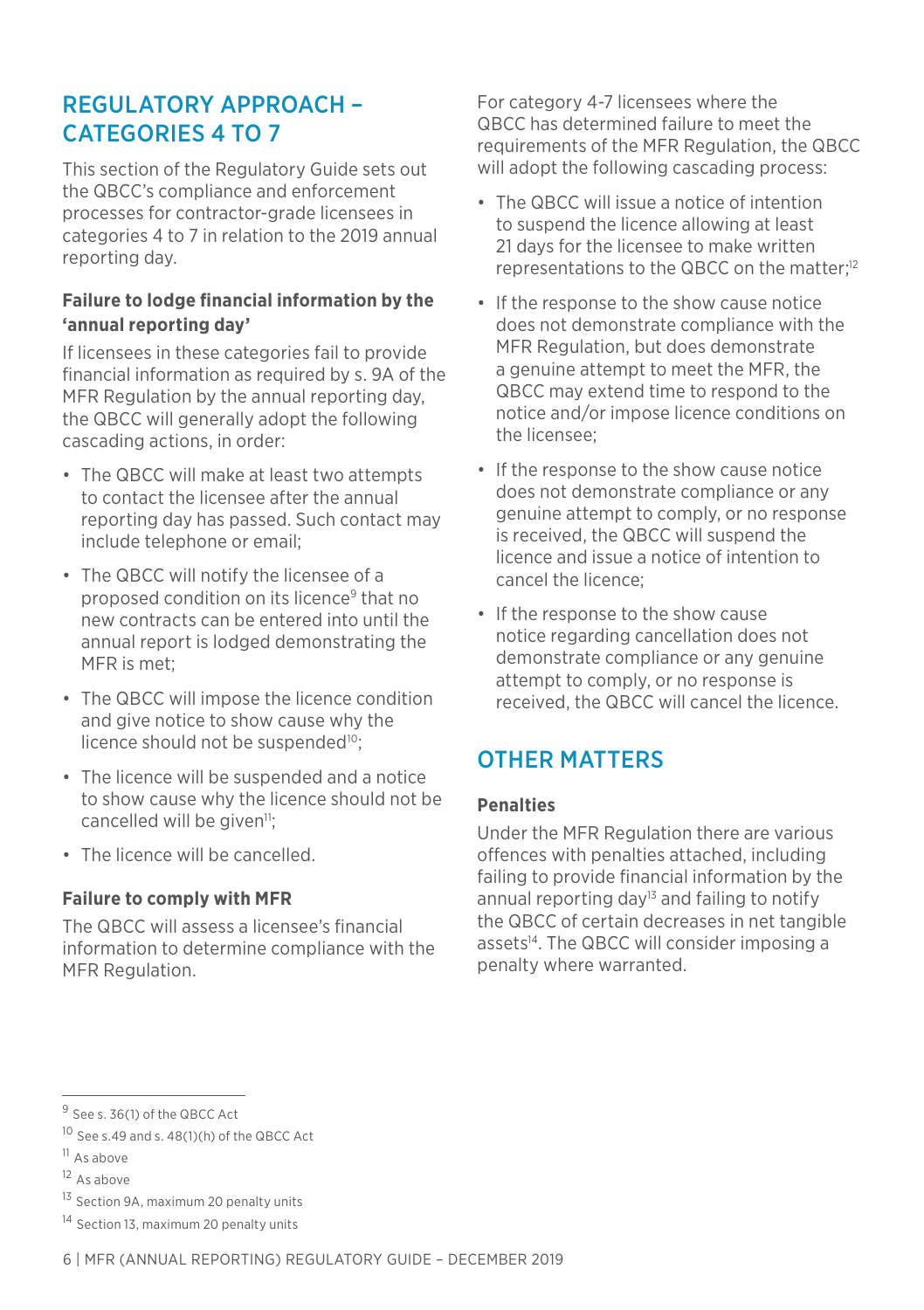## **Document Control**

| Date                             | 23 December 2019                                                                                                                                                             |
|----------------------------------|------------------------------------------------------------------------------------------------------------------------------------------------------------------------------|
| Document history                 | v2.0                                                                                                                                                                         |
| Citation of relevant legislation | Queensland Building and Construction Commission Act 1991<br>(Qld); Queensland Building and Construction Commission<br>(Minimum Financial Requirements) Regulation 2018 (Qld) |
| Disclaimer                       | This regulatory quide is of an informative nature only and<br>does not constitute the provision of legal advice.                                                             |